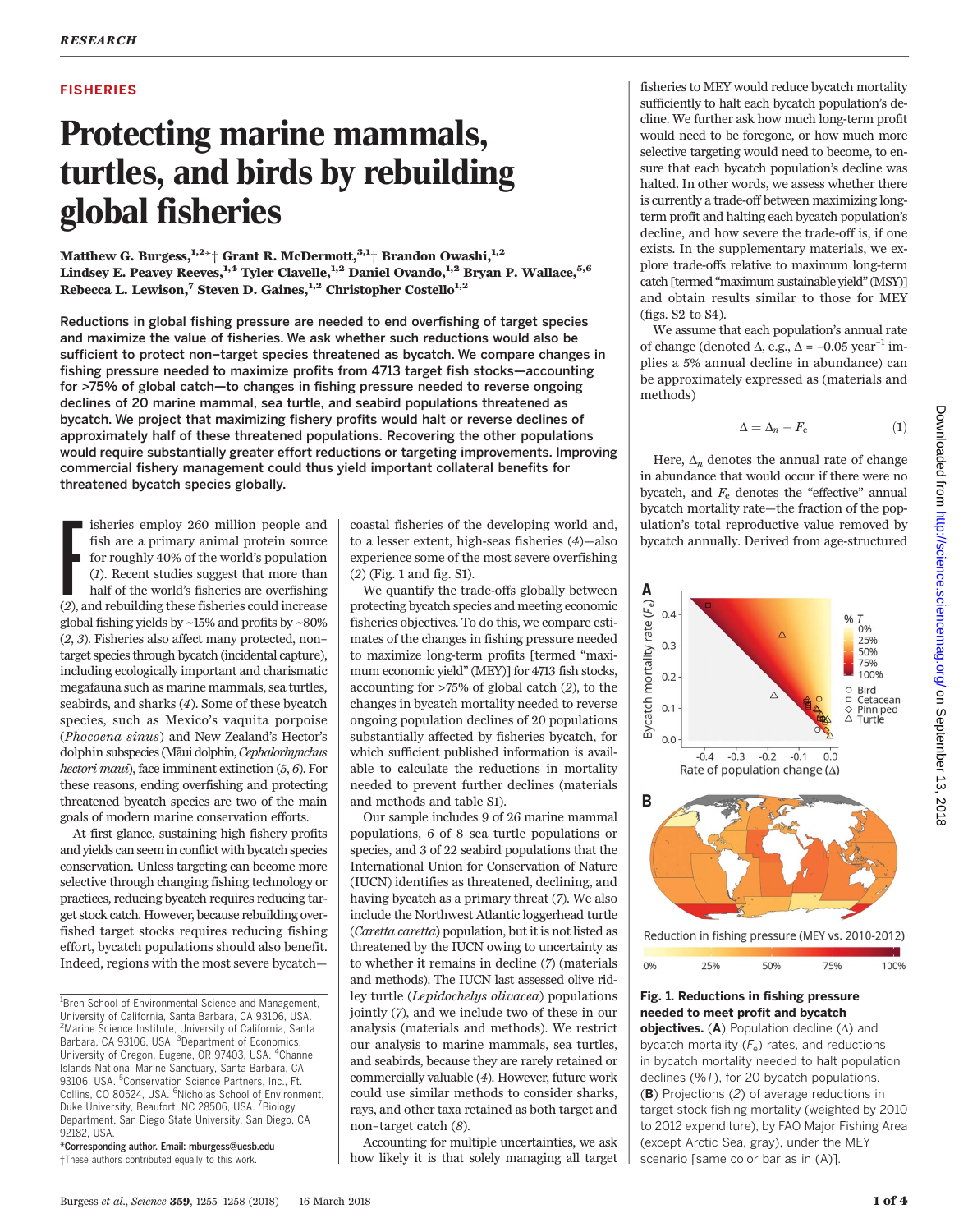population models, reproductive value measures the relative contributions of individuals in each age group to overall population growth [e.g., see (9, 10)]. We use this measure to standardize bycatch of different ages across fisheries, since fisheries primarily causing bycatch of breeding adults tend to have much larger population impacts than fisheries causing bycatch of small juveniles [e.g., (10)]. To keep the units of Eq. 1 consistent, we also measure  $\Delta$  and  $\Delta_n$  in reproductive-value units where possible, i.e., where a published agestructured assessment is available [e.g., (10)]. Otherwise, we assume that abundance and mortality trends measured in individual units reflect trends in reproductive value.

From Eq. 1, we calculate the percentage (denoted  $\mathcal{C}(T)$  by which each bycatch population's mortality rate,  $F_{\rm e}$ , would have to decrease to halt its population decline (i.e.,  $\Delta = 0$ ), if all other mortality sources remained constant:

 $\%7$ 

$$
0 = \Delta_n - \left(1 - \frac{\%T}{100}\right) F_e \qquad (2A)
$$

$$
T = 100 \left(1 - \frac{\Delta_n}{F_e}\right) = 100 \left(-\frac{\Delta}{F_e}\right)
$$

$$
=100\left(\frac{\Delta}{\Delta-\Delta_n}\right) \tag{2B}
$$

Figure 2 illustrates the steps of our analysis for each bycatch population, using the relatively data-rich Northwest Atlantic loggerhead turtle as an example. Materials and methods and table S1 describe our analysis for all populations. First, we obtain point estimates and approximate uncertainty for two of  $\Delta$ ,  $\Delta_n$ , and  $F_e$ , from the literature. From these, we calculate point estimates and distributions for %T using Eq. 2B (Figs. 1A and 2B and fig. S2). We also use information from the literature to infer which target fisheries may be contributing to bycatch mortality (Fig. 2, A and C).

We then perform a Monte Carlo simulation that defines 1000 different "states of the world." In each state, we randomly draw a value of  $\%T$  from its distribution (Fig. 2B), as well as an allocation of bycatch mortality among target fisheries from the set of identified target fisheries. We weight allocation probabilities by the fisheries' relative efforts, measured by 2010 to 2012 fishing expenditures (Fig. 2C). We assume that bycatch mortality  $(F_e)$  responds proportionally to changes in target stock mortality. Thus, the percentage reduction in bycatch mortality in a given state of the world is equal to the average change in sampled target stock fishing mortality at MEY relative to 2010 to 2012 rates (2).

In some states of the world, the projected reduction in bycatch mortality at MEY is greater than %T. The bycatch population's decline is thus already halted under economically optimal

conditions and current targeting, implying that zero cost or targeting improvement is required. In states of the world where the projected reduction in bycatch mortality is less than %T, we calculate the total cost of reducing bycatch mortality by %T according to principles of economic efficiency (i.e., additional reductions in target stock mortality beyond MEY are ordered in ascending order of marginal cost). We calculate the required targeting improvement as the additional percentage change in bycatch mortality required beyond MEY. When % $T \ge 100$ , fishing or bycatch must cease entirely, so the required cost or targeting improvement is 100%. Our Monte Carlo analysis thus yields distributions of %T and expected reductions in bycatch mortality (Fig. 2D), as well as costs (Fig. 2E) and targeting improvements (Fig. 2F) required to halt the decline of each bycatch population.

In 95% of simulated states of the world, halting the declines of 7 to 13 populations (median 10) is fully accomplished by managing target stocks to MEY, or requires only minor loss in total profit (<5%) (Figs. 3 and 4 and figs. S2 and S3). In >50% of states of the world, this includes seven turtles, one pinniped, one cetacean, and two birds (Fig. 3). Required costs are often substantial (>50%) for the remaining populations. Even eliminating bycatch completely is insufficient to halt declines of one turtle and one bird in most states of the world, owing to other mortality sources. Targeting improvements required for recovery are always slightly larger than required profit losses (Figs. 3 and 4 and fig. S4), because long-term profits are insensitive to small deviations from the exactly optimal fishing pressure [(11) demonstrates



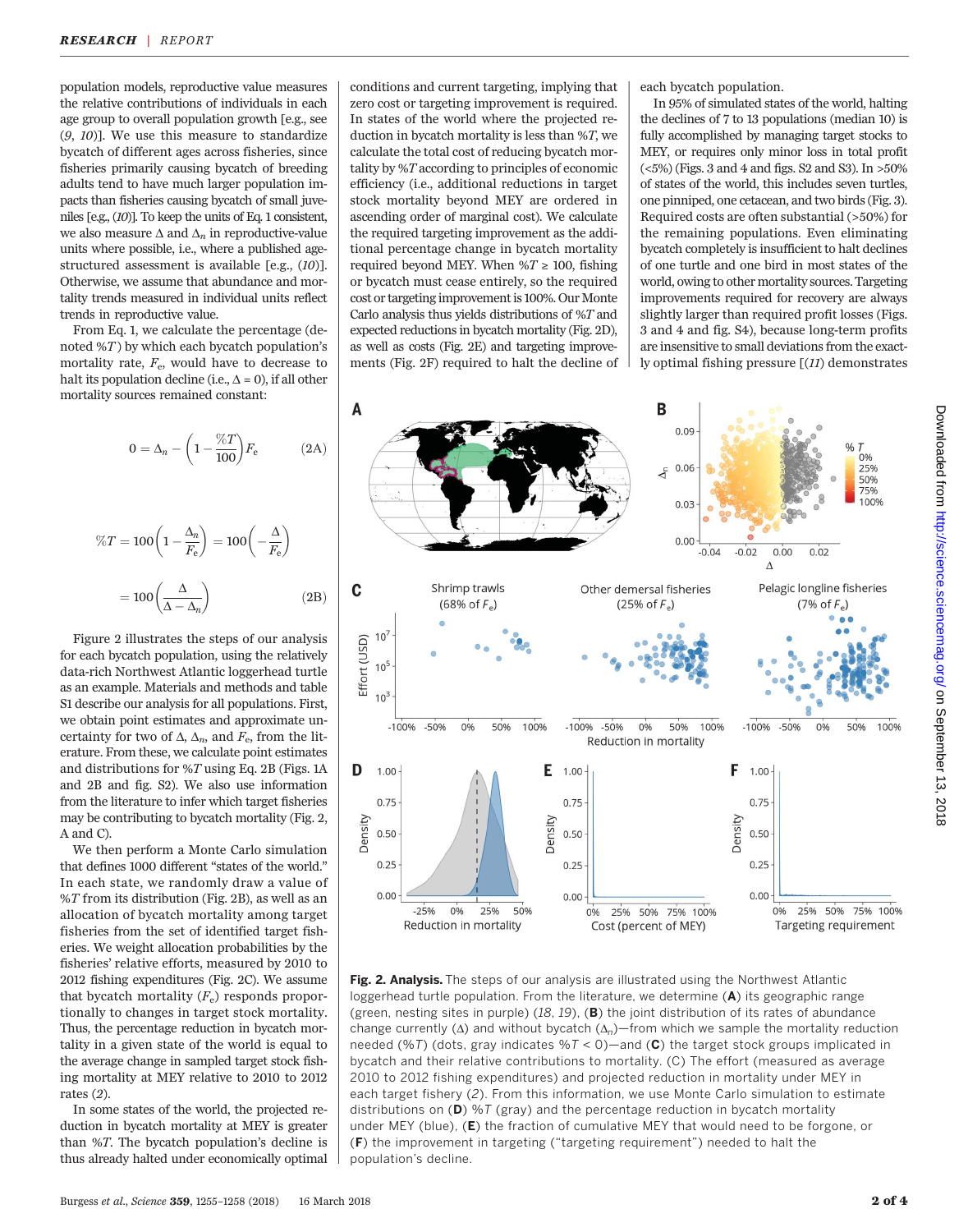

Fig. 3. Trade-offs. For each bycatch population, we compare the median projected rates of population change  $(\Delta)$  under current conditions (open red circles) and with all target stocks fished at the profit-maximizing rate (denoted  $F_{\text{MEY}}$ ) (filled colored circles). Arrows illustrate the effect of transitioning to MEY. Bycatch populations whose target stocks are currently fished at lower rates than  $F_{\text{MEY}}$  on average experience greater mortality at MEY (left-facing arrows), and vice versa (right-facing arrows). Sizes and colors of filled circles respectively represent median required costs (as a percentage of MEY) and median targeting requirements (percentage reduction in bycatch mortality, starting from MEY). Gray color indicates that the decline would continue even if bycatch were completely eliminated.



Fig. 4. Summary. At each cost level (% of MEY, green) and targeting improvement level (%, orange), the fraction of populations increasing in abundance is shown. Lines represent means; shaded regions represent 95% of states of the world.

this principle for catch]. Efficiently ordering reductions in fishing pressure among fisheries to minimize costs enhances this insensitivity (fig. S5).

Given the data limitations associated with both fisheries bycatch (4) and assessing the status of target fisheries lacking formal stock assessments (2), we urge cautious interpretation of our results for any specific bycatch population, some of which have a large uncertainty (figs. S2 to S4). Each population would benefit from a locally tailored follow-up study. However, several broader conclusions are robust to both these uncertainties and a wide range of sensitivity analyses (materials and methods and figs. S6 to S8).

First, our results suggest that recovery of approximately half of the world's marine mammals, turtles, and birds most threatened by fishery bycatch could be achieved as a collateral benefit to ending overfishing of target stocks. Given that achieving MEY and MSY would respectively require 52% and 33% reductions in fishing mortality for the median target stock (2), it makes sense that this alone could allow many threatened bycatch populations to recover. Marine turtles and cetaceans in developing-world waters stand to benefit in particular (Fig. 3). These populations are caught in coastal trawl and gillnet fisheries targeting shrimp and finfish (12, 13), which are estimated (2) to need the greatest average reductions in fishing effort to achieve MEY (Fig. 1B and fig. S1). However, MEY reference points for shrimp fisheries may need to be refined to account for their highly variable, environmentally driven recruitment (14).

Second, we project that recovery of some bycatch populations would require substantial profit losses or targeting improvements. These bycatch populations tend to be caught in fisheries whose target stocks are already sustainably harvested [e.g., the New Zealand sea lion (Phocarctos hookeri)], require total or near-total elimination of bycatch to persist (e.g., the vaquita porpoise), or both (e.g., the Māui dolphin). Such bycatch populations should thus receive high priority in efforts to improve fishery targeting. Recent progress in bycatch mitigation efforts suggests that substantial targeting improvements are achievable (15). In many cases, non–fishery-related threats to these populations will also need to be addressed.

Ending overfishing can benefit fisheries and fishers. Our results suggest that it can also contribute substantially to reducing global bycatch of threatened species. Of course, ending overfishing is not easy. In many places, it will require new institutions and infrastructure, combined with increases in science and enforcement capacity (16). Substantially reducing fishing pressure can create short-term hardship for fishing communities until stocks recover (2). Rebuilding target stocks may also have important—sometimes negative indirect effects on bycatch populations, and vice versa [e.g., via competition for prey (17)]. These issues deserve attention in future studies. Nonetheless, our conclusions enhance the motivation for continued global progress in sustainable fisheries reforms.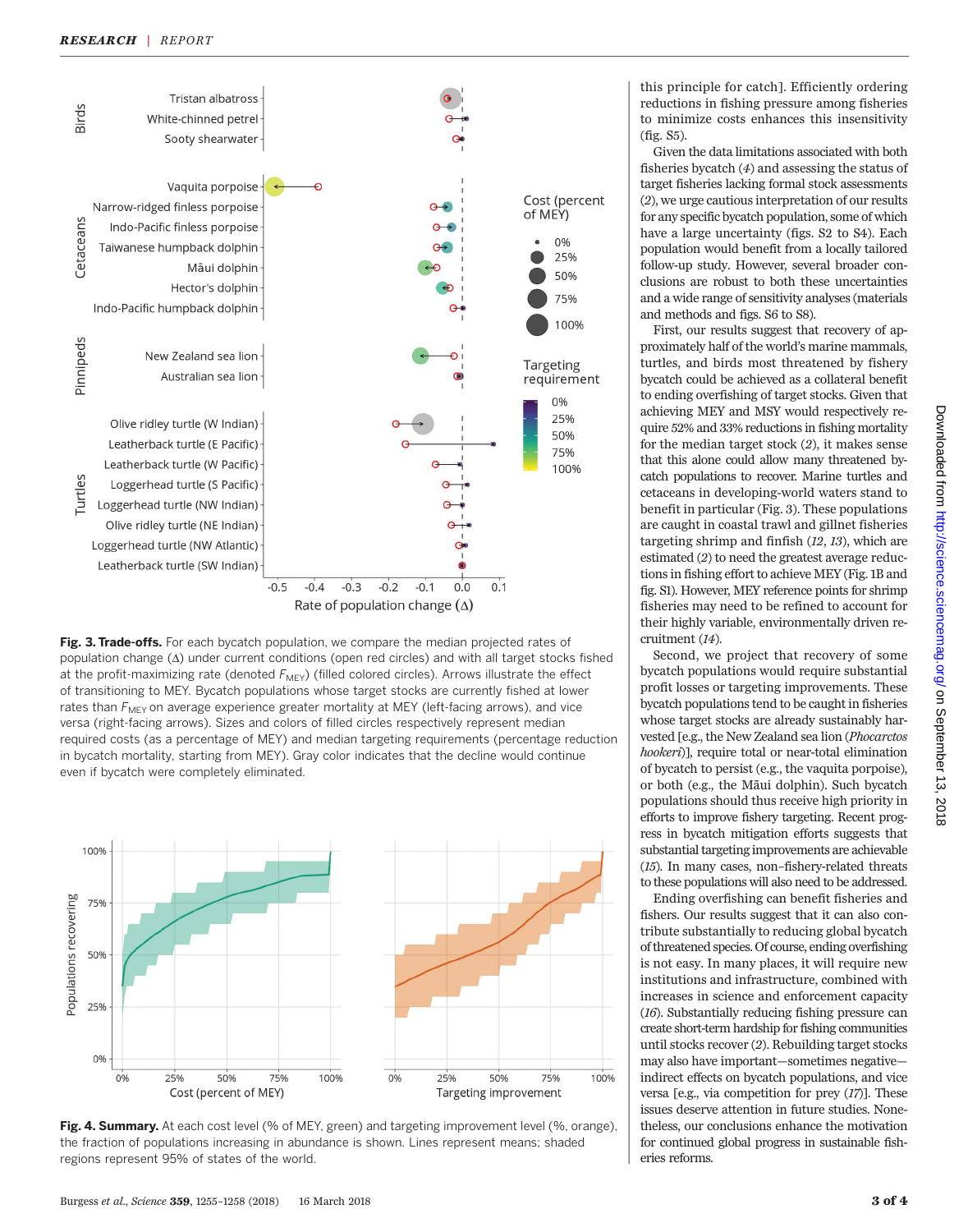### REFERENCES AND NOTES

- 1. Food and Agricultural Organization of the United Nations (FAO),
- The State of World Fisheries and Aquaculture (FAO, 2016). 2. C. Costello et al., Proc. Natl. Acad. Sci. U.S.A. 113, 5125–5129 (2016).
- 3. U. R. Sumaila et al., PLOS ONE 7, e40542 (2012).<br>4. R. L. Lewison et al., Proc. Natl. Acad. Sci. U.S.A. 111
- 4. R. L. Lewison et al., Proc. Natl. Acad. Sci. U.S.A. 111, 5271–5276 (2014).
- 5. B. L. Taylor et al., Cons. Lett. 10.1111/conl.12331 (2016)
- 6. C. Pala, Science 355, 559 (2017).
- 7. International Union for Conservation of Nature (IUCN), The IUCN Red List of Threatened Species, 2015; [www.iucnredlist.org](http://www.iucnredlist.org) (accessed 13 December 2017).
- 8. K. C. James, R. L. Lewison, P. W. Dillingham, K. A. Curtis, J. E. Moore, Environ. Conserv. 43, 3–12 (2016).
- 9. B. P. Wallace, S. S. Heppell, R. L. Lewison, S. Kelez, L. B. Crowder, J. Appl. Ecol. 45, 1076–1085 (2008).
- 10. A. B. Bolten et al., Front. Ecol. Environ. 9, 295–301 (2011).
- 11. R. Hilborn, Mar. Policy 34, 193–196 (2010).
- 12. R. L. Lewison, L. B. Crowder, Conserv. Biol. 21, 79–86 (2007).
- 13. N. M. Young, S. Iudicello, Worldwide bycatch of cetaceans: An evaluation of the most significant threats to cetaceans, the affected species and the geographic

areas of high risk, and the recommended actions from various independent institutions. NOAA Technical Memorandum (NMFS-OPR-36), National Marine Fisheries Service, 2007.

- 14. C. S. Szuwalski, K. A. Vert-Pre, A. E. Punt, T. A. Branch, R. Hilborn, Fish Fish. 16, 633–648 (2015).
- 15. S. J. Hall, B. M. Mainprize, Fish Fish. 6, 134–155 (2005). 16. M. C. Melnychuk, E. Peterson, M. Elliott, R. Hilborn, Proc. Natl. Acad. Sci. U.S.A. 114, 178–183 (2017).
- 17. J. A. Estes, M. Heithaus, D. J. McCauley, D. B. Rasher, B. Worm, Annu. Rev. Environ. Resour. 41, 83–116 (2016).
- 18. C. Y. Kot et al., The State of The World's Sea Turtles online database: Data provided by the SWOT team and hosted on OBIS-SEAMAP (Oceanic Society, IUCN Marine Turtle Specialist Group [MTSG], and Marine Geospatial Ecology Lab, Duke University, 2015); <http://seamap.env.duke.edu/swot> (accessed 13 December 2017).
- 19. P. N. Halpin et al., Oceanography (Wash. D.C.) 22, 104–115 (2009).

### ACKNOWLEDGMENTS

We thank J. Moore, R. Reeves, D. Bradley, and the reviewers for helpful comments and C. Kot for assistance with nesting

data. Funding: We acknowledge funding from the Waitt Foundation, Ocean Conservancy, the NASA Earth Science Division–Applied Sciences Program (NNH12ZDA001N-COF to R.L.L.), and an NSF Graduate Research Fellowship (to L.E.P.R.). Author contributions: M.G.B. and C.C. conceived the study. M.G.B., G.R.M., and C.C. designed the study with input from all authors. G.R.M., M.G.B., and B.O. performed the analysis. M.G.B. wrote the paper with input from all authors.

Competing interests: The authors declare no competing interests. Data and materials availability: Data and code used in our analysis are available from [https://doi.org/10.5281/](https://doi.org/10.5281/zenodo.1188538) [zenodo.1188538](https://doi.org/10.5281/zenodo.1188538). All other data needed to evaluate the conclusions in the paper are present in the paper or the supplementary materials.

#### SUPPLEMENTARY MATERIALS

[www.sciencemag.org/content/359/6381/1255/suppl/DC1](http://www.sciencemag.org/content/359/6381/1255/suppl/DC1) Materials and Methods Figs. S1 to S8 Table S1 References (20–110)

20 July 2017; accepted 26 January 2018 10.1126/science.aao4248